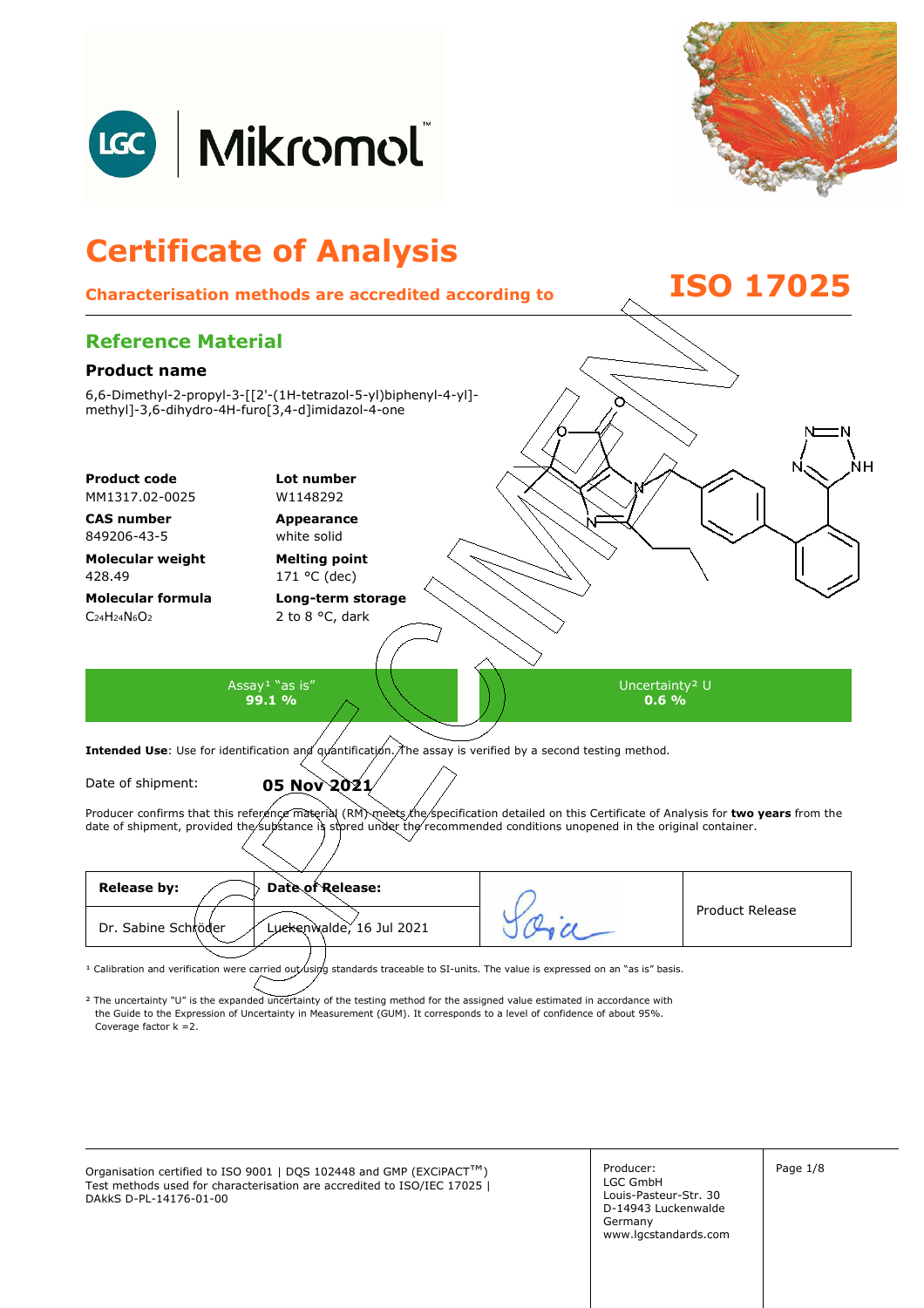

### **Product information**

This RM is intended for laboratory use only and is not suitable for human or animal consumption. This RM conforms to the characteristics of a primary standard as described in the ICH Guidelines. The values quoted in this Certificate of Analysis are the producer's best estimate of the true values within the stated uncertainties and based on the techniques described in this Certificate of Analysis. The characterisation of this material was undertaken in accordance with the requirements of ISO/IEC 17025. The identity is verified by data from international scientific literature.

## **Storage and handling**

Before usage of the RM, it should be allowed to warm to room temperature. No drying is required, as assigned values are already corrected for the content of water and other volatile materials.

Reference Material quality is controlled by regularly performed quality control tests (retests).

## **Further content**

Assigned value Purity Identity Revision table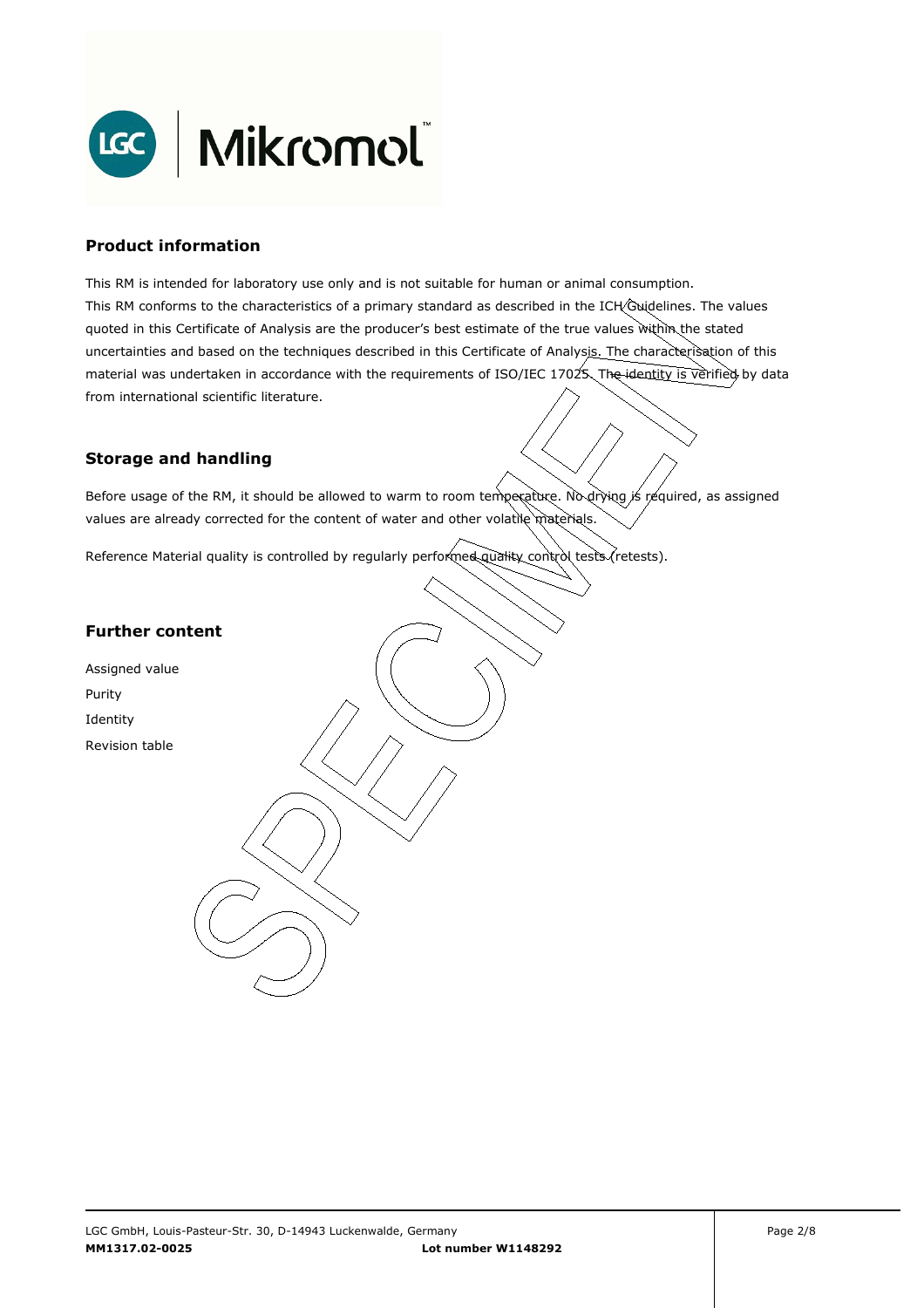

## **Assigned value**

#### **Assay "as is": 99.08 %; U = 0.64 %**

The assay "as is" is assessed by carbon titration of elemental analysis and is equivalent to the assay based on the The verified result lies inside our acceptance criteria, i.e. less than 1.0 % difference to assay assigning technique. not-anhydrous and not-dried substance. The assay is verified by 100% method/mass-balance)

For quantitative applications, use the assay as a calculation value on the  $\gamma$  as is basis". The uncertainty of the assay can be used for estimation/calculation of measurement uncertainty.

#### **Method 1: Value assigning technique - carbon titration of elemental analysis**

percentage carbon found in relation to percentage carbon as calculated for molecular formula

908 %; U = 0.64 %

99.40 %

**Result** (mass fraction, **n = 3**)

**Method** 

**Result Method 2: Value verifying technique - 100% method 100% method (mass balance) with chromatographic purity by HPLC** 

The calculation of the 100% method follows the formula:

Purity (%) Assay (%) = (100 % - volatile contents (%)  $\chi$  / 100 %

Volatile contents are considered as absolute contributions and purity is considered as relative contribution.

Inorganic residues are excluded by additional tests.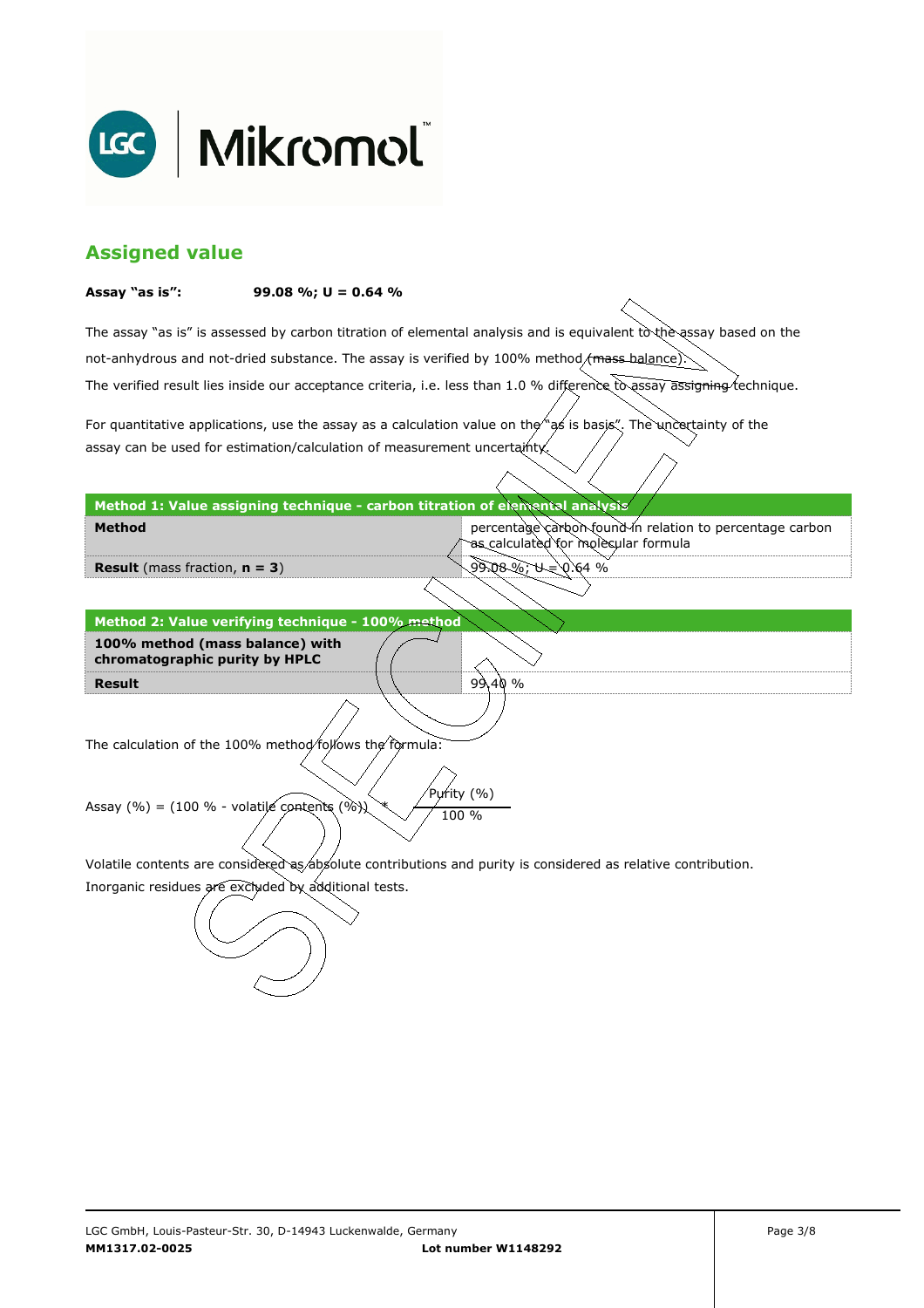

# **Purity**

**Purity by High Performance Liquid Chromatography (HPLC)** 

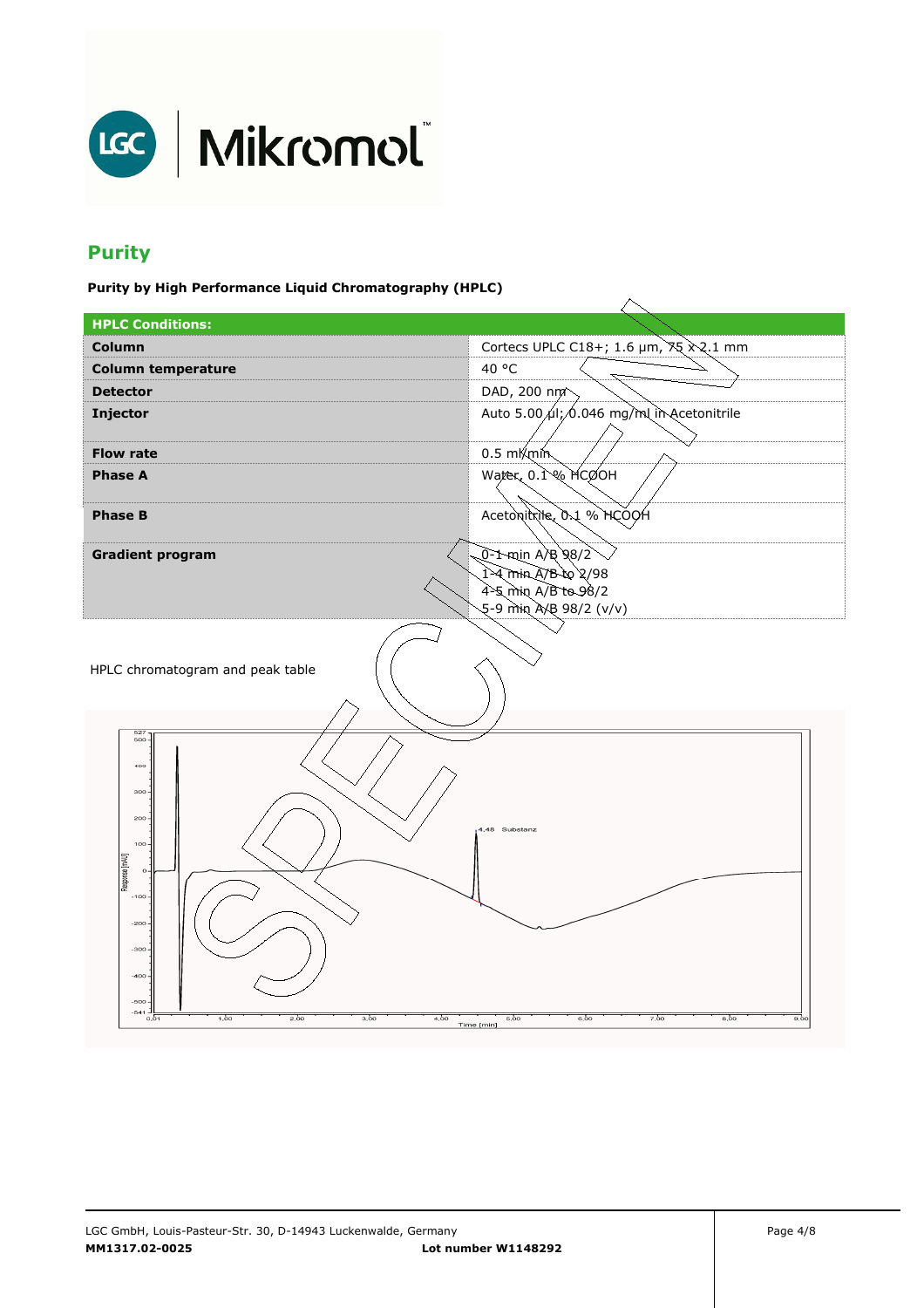

| Area percent report - sorted by signal |                       |         |        |  |  |
|----------------------------------------|-----------------------|---------|--------|--|--|
| PK#                                    | <b>Retention time</b> | Area    | Area % |  |  |
|                                        | 4.479                 | 11.7963 | 100.00 |  |  |
| <b>Totals</b>                          |                       | 11.7963 | 100.00 |  |  |

The content of the analyte was determined as ratio of the peak area of the analyte and the cumulative areas of the purities, added up to 100 %. System peaks were ignored in calculation.

**Result (n = 3)**  $100.00 \%$ ; U = 0.18 %

#### **Volatile content**

| <b>Water content</b>                                             |                                |  |  |  |
|------------------------------------------------------------------|--------------------------------|--|--|--|
| <b>Method</b>                                                    | Karl Fischer titration         |  |  |  |
| <b>Result</b> $(n = 3)$                                          | 0.50 %*; $Sp = 0.05\%$         |  |  |  |
| *not accredited testing method                                   |                                |  |  |  |
| <b>Residual solvents</b>                                         |                                |  |  |  |
| <b>Method</b>                                                    | <sup>1</sup> H-NMR             |  |  |  |
| <b>Result</b> $(n = 1)$                                          | $\sin x: 0.10 \%$              |  |  |  |
|                                                                  | Q.10 % Méthyl tert-butyl ether |  |  |  |
| *not accredited testing method                                   |                                |  |  |  |
| <b>Inorganic residues</b>                                        |                                |  |  |  |
| <b>Method:</b><br>Elementary analysis                            |                                |  |  |  |
| Inorganic residues can be excluded by elementary analysis (CHN). |                                |  |  |  |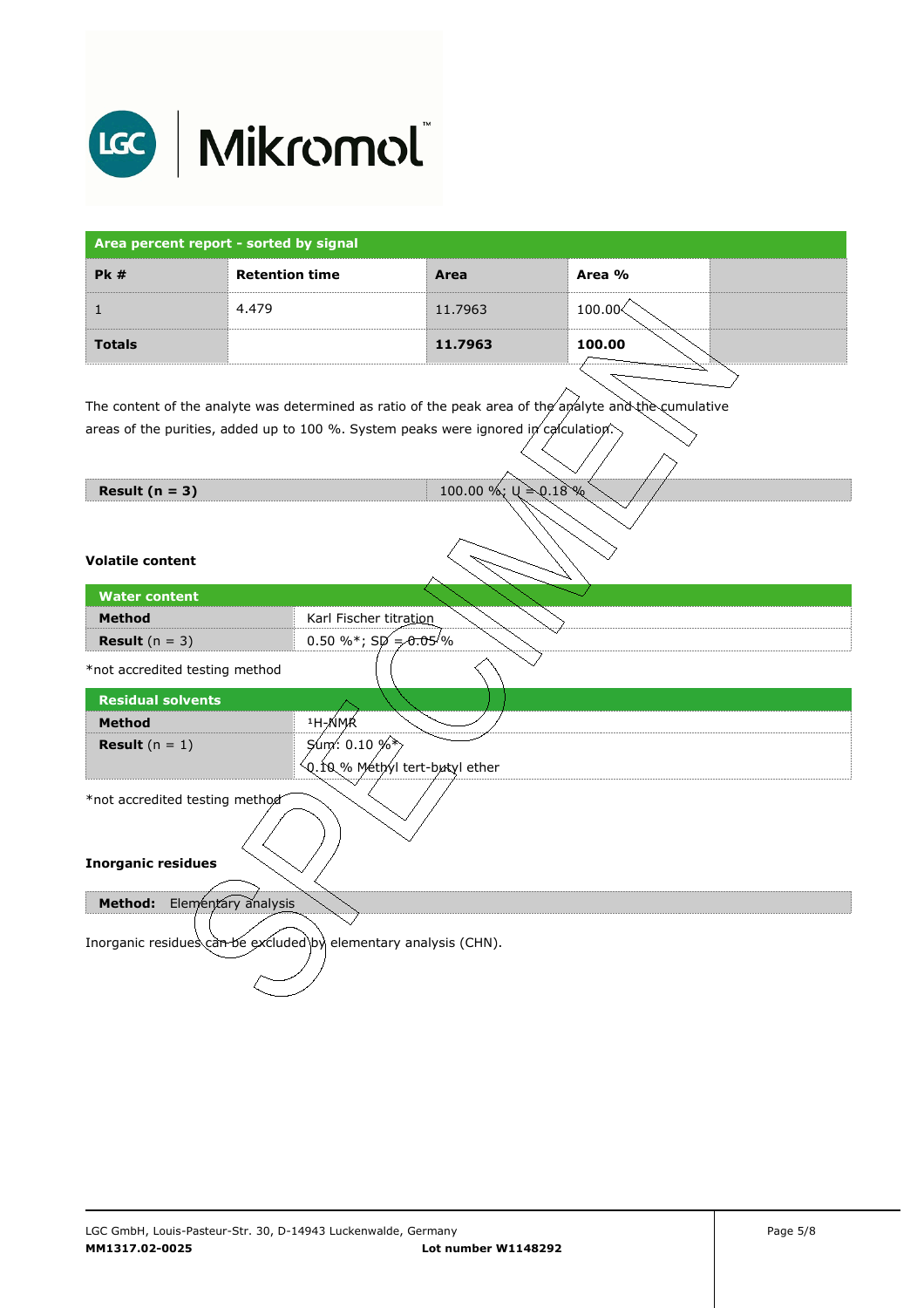

# **Identity**

The identity is assessed by ISO/IEC 17025 accredited testing methods.

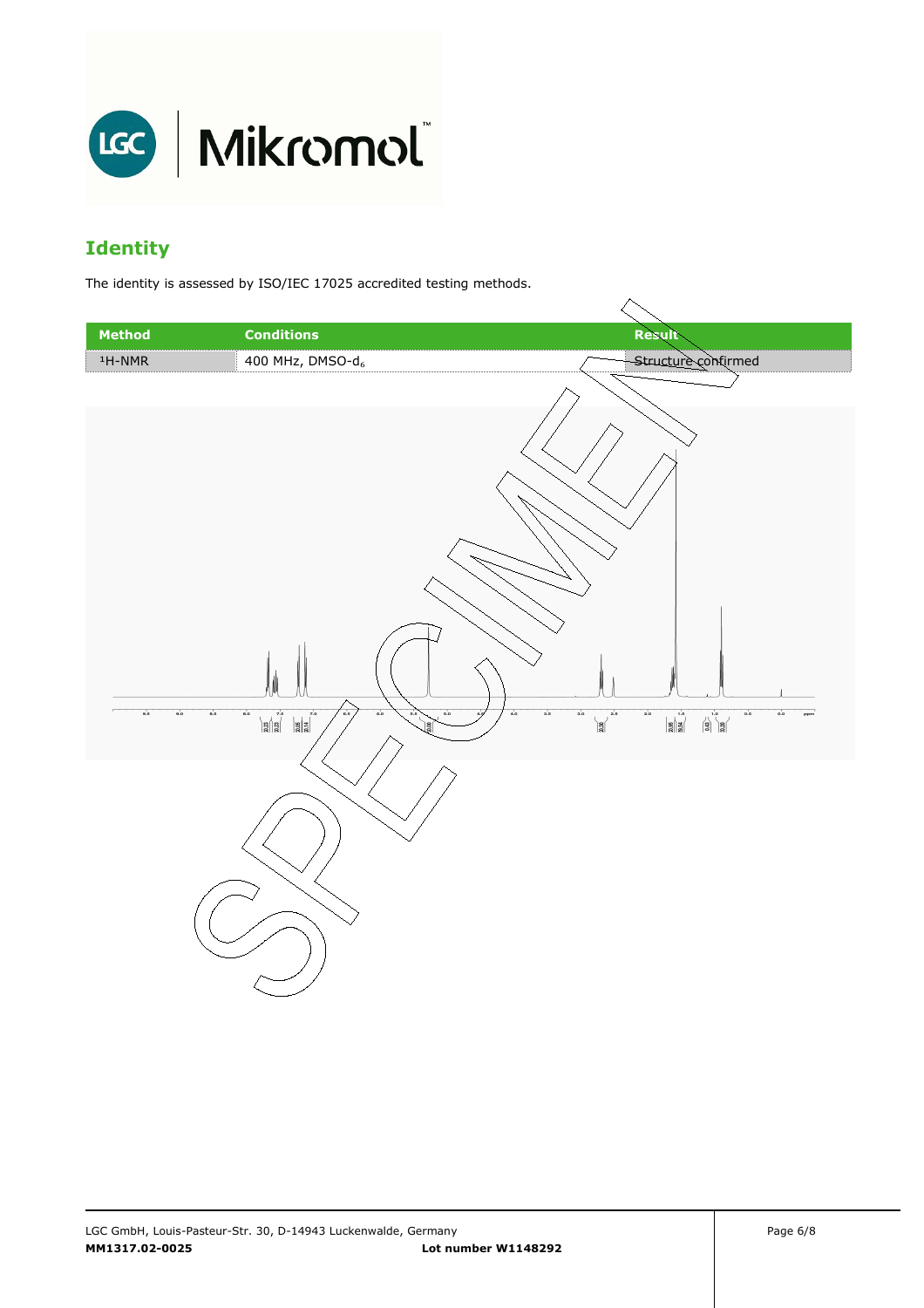

| <b>Method</b>                                                                                                                                                                                                                                                         | <b>Conditions</b>                                                                                                         | <b>Result</b>                                                      |
|-----------------------------------------------------------------------------------------------------------------------------------------------------------------------------------------------------------------------------------------------------------------------|---------------------------------------------------------------------------------------------------------------------------|--------------------------------------------------------------------|
| MS                                                                                                                                                                                                                                                                    | 3.5 kV ESI+; capillary temperature: 269 °C<br>Theoretical value: 429.20335                                                | Structure confirmed                                                |
| Apex 32300 Scan: #349 RT: 3,65 min NL: 5,73E+007<br>$110 -$<br>%<br>$100 -$<br>$90 -$<br>$80 -$<br>$70 -$<br>Rel. Intensity [%]<br>$60 -$<br>$50-$<br>$40 -$<br>$30 -$<br>6093<br>$20 -$<br>$10 -$<br>199,98749<br>112,01806<br>199,02906<br>$\circ$<br>200<br>79 100 | 429,20261<br>430,20603<br>431,20863<br>300<br>$\overline{\mathcal{E}_{\mathcal{O}}^0}$<br>400<br>700<br>600<br>Mass [m/z] | FTMS + p ESI Full ms [80.00-1000.00]<br>m/z<br>800<br>900<br>1.000 |
|                                                                                                                                                                                                                                                                       |                                                                                                                           |                                                                    |